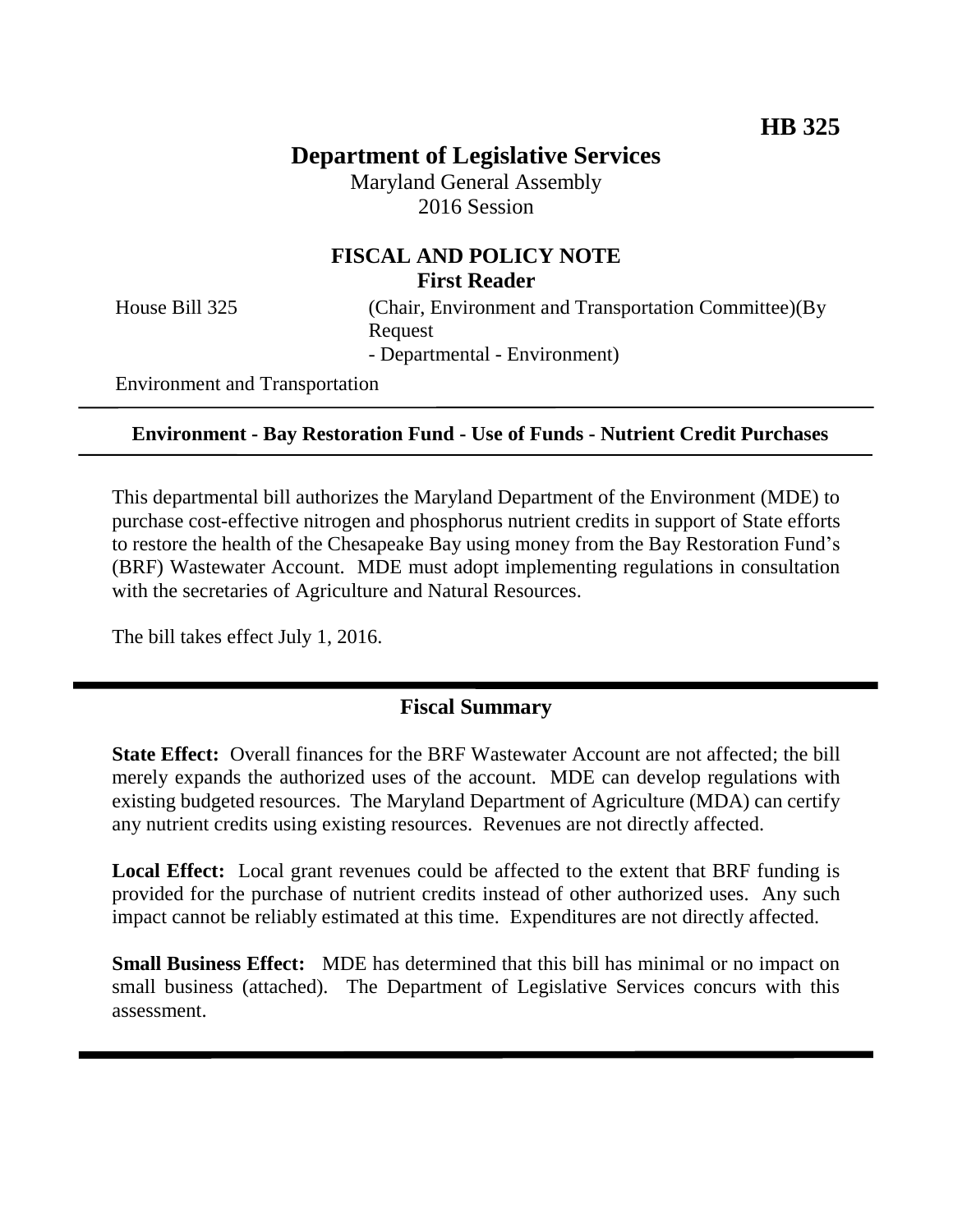## **Analysis**

**Current Law:** Chapter 428 of 2004 established BRF, which is administered by the Water Quality Financing Administration within MDE. The main goal of BRF is to provide grants to owners of wastewater treatment plants (WWTPs) to reduce nutrient pollution to the Chesapeake Bay by upgrading the systems with enhanced nutrient removal (ENR) technology. The fund is also used to support septic system upgrades and the planting of cover crops.

As a revenue source for the fund, Chapter 428 established a bay restoration fee on users of wastewater facilities, septic systems, and sewage holding tanks, and Chapter 150 of 2012 doubled the fee for most users. The BRF statute enumerates several uses of fee revenues, including for ENR upgrades of WWTPs, upgrades of septic systems to the best available technology (BAT) for nitrogen removal, and funding for MDA's cover crop activities, among other things.

Beginning in fiscal 2016, the Wastewater Account may be used for up to 87.5% of the total cost of projects relating to combined sewer overflows (CSO) abatement, rehabilitation of existing sewers, and upgrading conveyance systems, including pumping stations.

In fiscal 2018 and thereafter (after payment of outstanding bonds and the allocation of funds to other required uses), the Wastewater Account may be used for funding in the following order of priority:

- (1) ENR upgrades at major WWTPs (design capacity of at least 500,000 gallons per day);
- (2) the most cost-effective ENR upgrades at minor WWTPs (design capacity of less than 500,000 gallons per day); and
- (3) as determined by MDE and based on water quality and public health benefits:
	- beginning in fiscal 2016, CSO abatement, rehabilitation of existing sewers and upgrading conveyance systems, including pumping stations;
	- nitrogen reduction from onsite sewage disposal and septic systems; and
	- the most cost-effective and efficient stormwater control measures by local governments who have implemented a system of charges to fully fund a stormwater management program.

The eligibility and priority ranking of a project supported by BRF must be determined by MDE based on criteria established in regulations. The criteria adopted by MDE must include, as appropriate, the following: (1) consideration of the cost-effectiveness in providing water quality benefit; (2) the water quality benefit to a body of water identified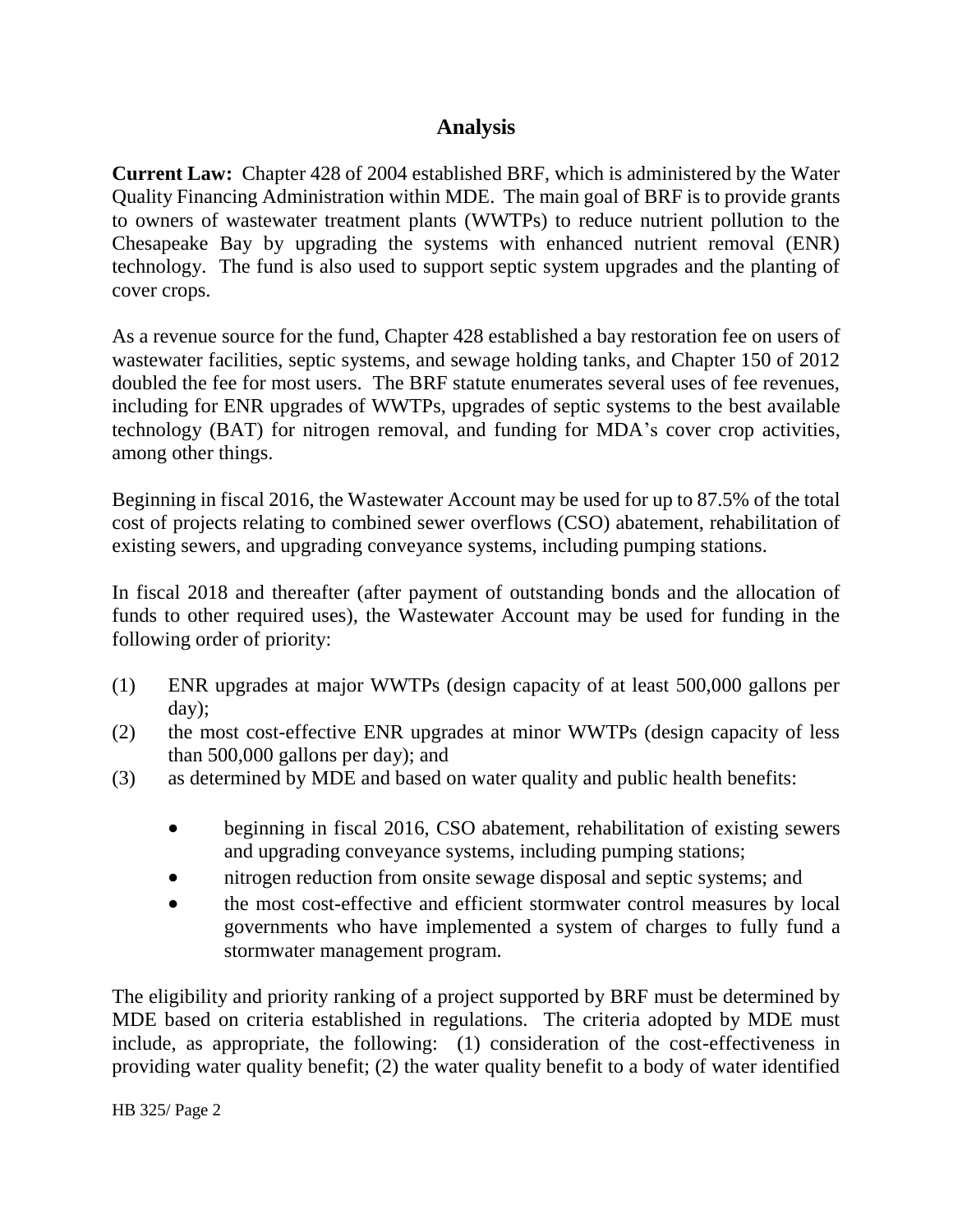by MDE as impaired; (3) the readiness of a WWTP to proceed to construction; and (4) the nitrogen and phosphorus loads discharged by a WWTP.

## **Background:**

#### *Bay Restoration Fund*

According to the Comptroller's Office, through January 31, 2016, a total of \$808.9 million in bay restoration fees collected from wastewater facility users had been deposited in MDE's Wastewater Account. In addition, of the fee revenues collected from users of septic systems and sewage holding tanks, \$114.6 million had been deposited in MDE's Septics Account, and \$85.1 million had been provided to MDA to support the planting of cover crops. As of December 2015, BRF has supported the installation of nearly 7,100 BAT systems, of which nearly 4,000 were completed within Maryland's Critical Area. BRF has also supported ENR upgrades to 41 major wastewater facilities, with 21 other facilities under construction and 5 in the planning or design stages; another 4 minor facilities are expected to be upgraded with BRF funds by 2017.

### *Chesapeake Bay Restoration and the Total Maximum Daily Load*

In December 2010, the U.S. Environmental Protection Agency (EPA) established a Chesapeake Bay Total Maximum Daily Load (TMDL), as required under the federal Clean Water Act and in response to consent decrees in Virginia and the District of Columbia. The TMDL sets the maximum amount of nutrient and sediment pollution the bay can receive and still attain water quality standards. It also identifies specific pollution reduction requirements; all reduction measures must be in place by 2025, with at least 60% of the actions completed by 2017. The State must establish pollution control measures by 2025 that, based on 2010 levels, will reduce nitrogen loads to the bay by 22.0%, phosphorus loads by 14.9%, and sediment loads by 1.9%.

As part of the Chesapeake Bay TMDL, bay jurisdictions must develop watershed implementation plans (WIPs) that identify the measures being put in place to reduce pollution and restore the bay. In 2010, bay jurisdictions submitted Phase I WIPs that detail how the jurisdictions plan to achieve their pollution reduction goals under the TMDL. The bay jurisdictions were required to submit Phase II WIPs in early 2012 that established more detailed strategies to achieve the TMDL on a geographically smaller scale. A Phase III WIP, which must be submitted to EPA in 2017, will ensure that all practices are in place by 2025 so that water quality standards can be met.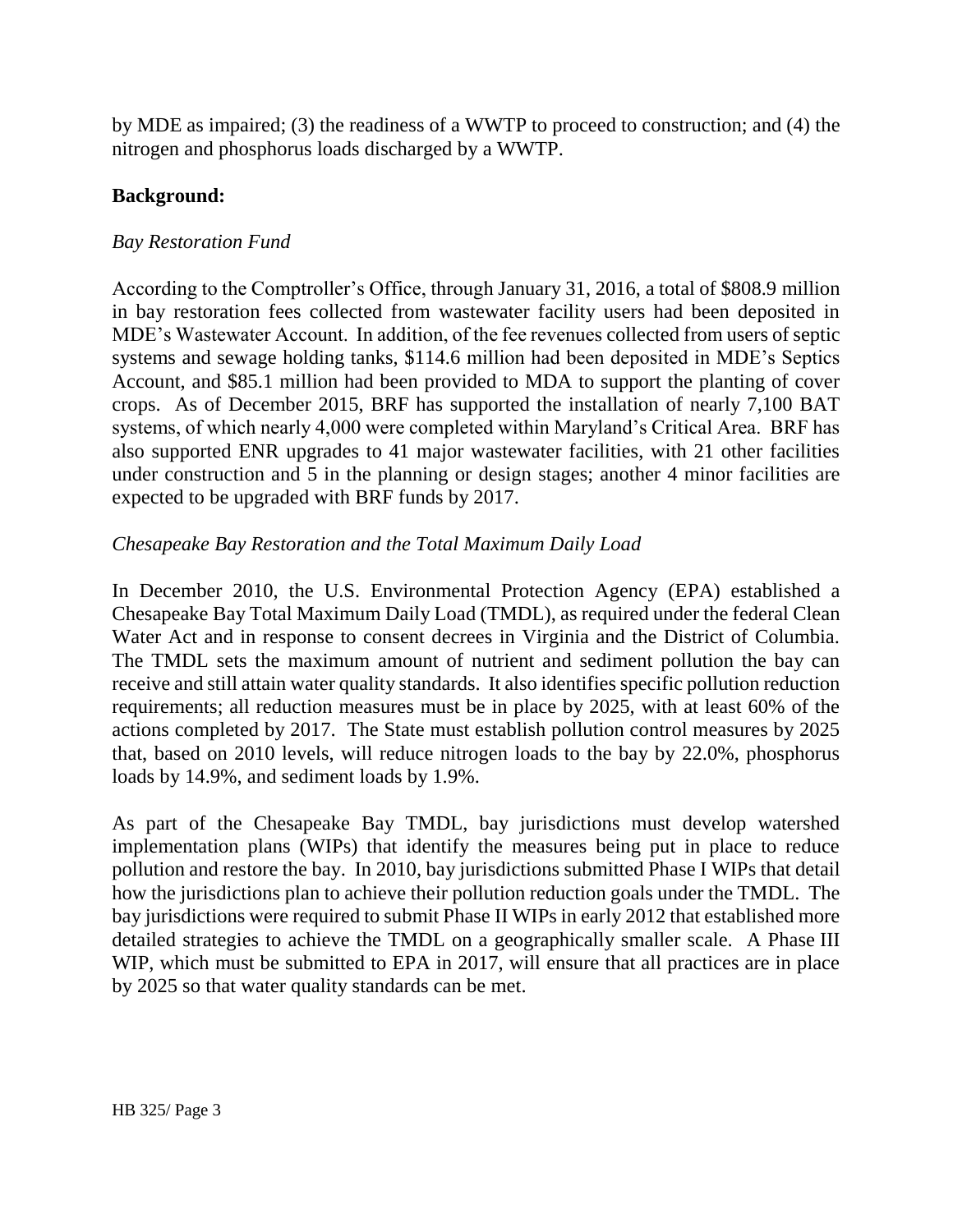#### *Nutrient Trading*

One way to finance bay restoration is through nutrient trading, which some argue is a more efficient and cost-effective process than government regulation. Nutrient trading is a market-based approach that involves the exchange (buying and selling) of nutrient reduction credits (*i.e.*, pollution allocations) between sources in order to protect and improve water quality. These credits have a monetary value that may be paid to the seller for installing best management practices to reduce nitrogen or phosphorus. As a result, compliance entities with low-cost pollution reduction options have an incentive to reduce nutrient loadings beyond what is required of them and to sell the excess credits to sources with higher control costs.

Chapter 447 of 2010 authorized MDA to certify nitrogen and phosphorus credits as part of a nutrient credit certification program. The program is a joint effort between MDA and MDE to address the need for growth offsets and the certification and verification of nutrients credits in the agricultural sector. Chapter 25 of 2012 added sediment trading to the program by authorizing MDA to establish requirements for the certification and registration of sediment credits on agricultural land. MDA recently proposed regulations to implement Chapter 447 of 2010 and Chapter 25 of 2012. Additionally, on October 23, 2015, the Administration released a nutrient trading policy statement, which promotes the use of nutrient trading as a viable option for achieving Chesapeake Bay restoration goals.

MDE advises that authorizing the purchase of nitrogen and phosphorus nutrient credits with BRF is necessary to provide the State and local jurisdictions with a financially feasible way to meet federally mandated nutrient load reductions by 2025. Specifically, MDE reports that the goals of the bill are to provide an incentive for the implementation of voluntary controls to reduce nutrients and to achieve a reduction in the total costs required to meet the WIP.

MDE reports that the bill's changes should promote a nutrient credit market by creating a modest, yet reliable, level of demand for the generation of credits. This, MDE advises, should reduce the long-term costs of compliance with nutrient load reduction requirements. The bill is also intended to help resolve the issue of achieving nutrient reductions from nonregulated urban sectors (such as septic systems) for which no permitting instrument exists to require reductions.

## **Additional Information**

**Prior Introductions:** None.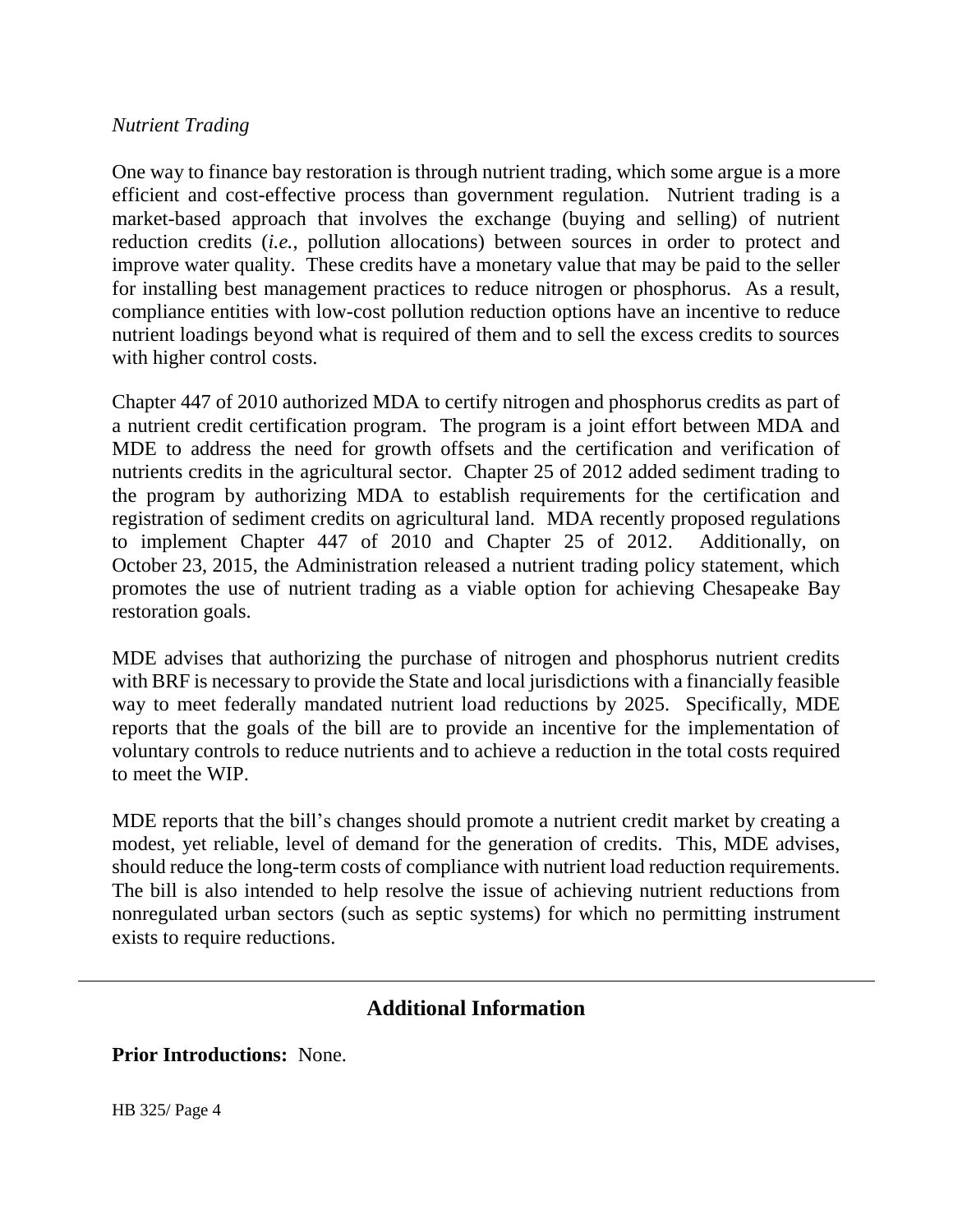**Cross File:** None.

**Information Source(s):** Maryland Department of the Environment, Maryland Department of Agriculture, Department of Natural Resources, Department of Legislative Services

**Fiscal Note History:** First Reader - February 9, 2016 min/lgc

Analysis by: Kathleen P. Kennedy Direct Inquiries to:

(410) 946-5510 (301) 970-5510